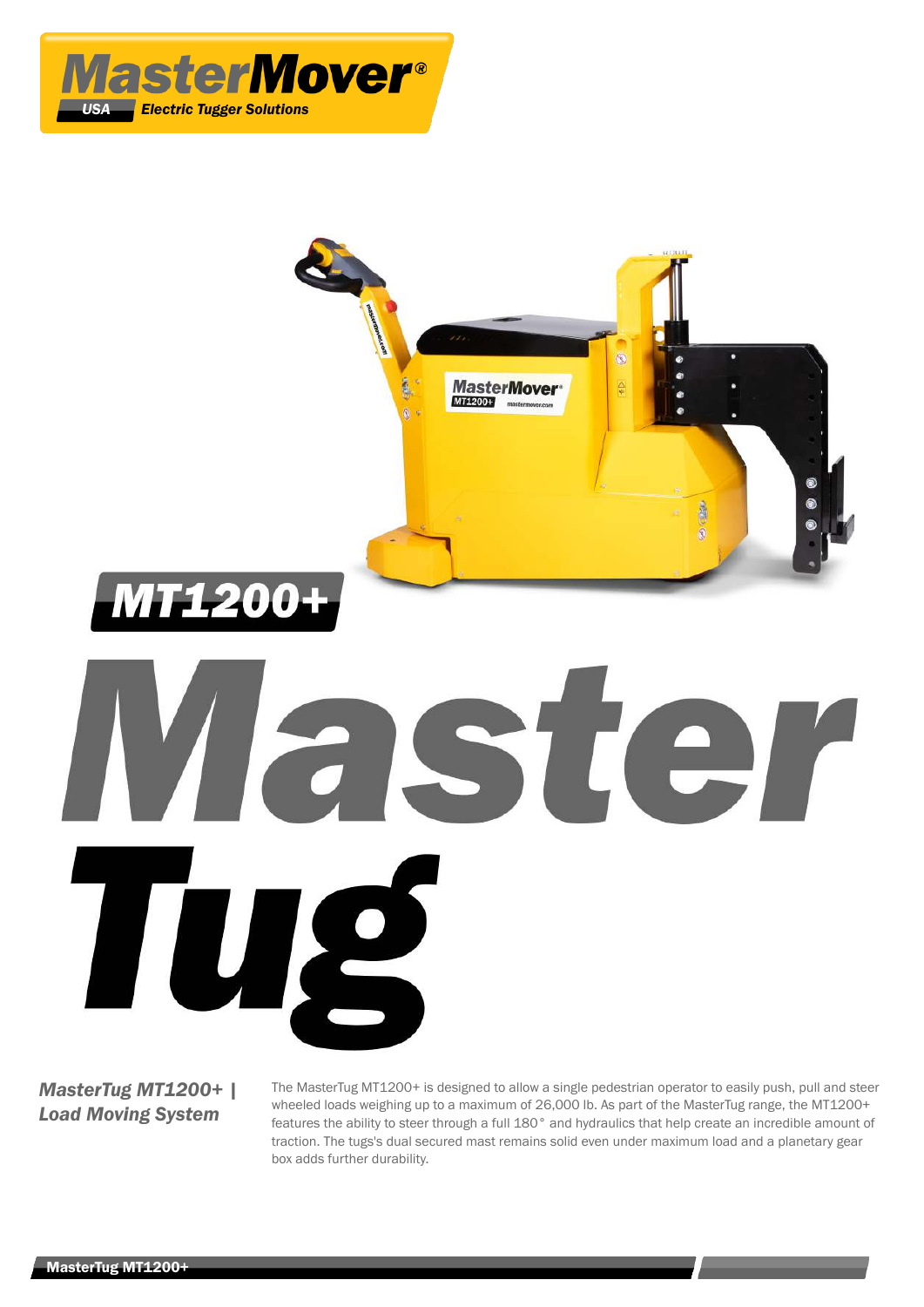**Industries** Suitable for use in a wide range of applications and sectors



• Battery monitoring system • FEA tested steel chassis • Dual secured mast

*ProductDimensions*



**KeyBenefits** 1 year full guarantee

Steel and Fabrication Steel and Fabrication Automotive and Commercial vehicles

Aerospace

- 
- AC drive motor
- Self-adjusting castor guard
- Hydraulic weight transfer

**SEE SWING** 





**SafetyFeatures** See our website for full technical details



Self-adjusting castor guard for foot protection









Anti-crush button **Emergency stop button** Emergency stop button





\*"Maximum load weight" is only a recommendation that we arrive at by estimating rolling resistance. Your environment and wheel type may affect this figure which is why we carry out a detailed technical evaluation on every project. All of our calculations include a "safe work load" factor to ensure safe operation in all circumstances.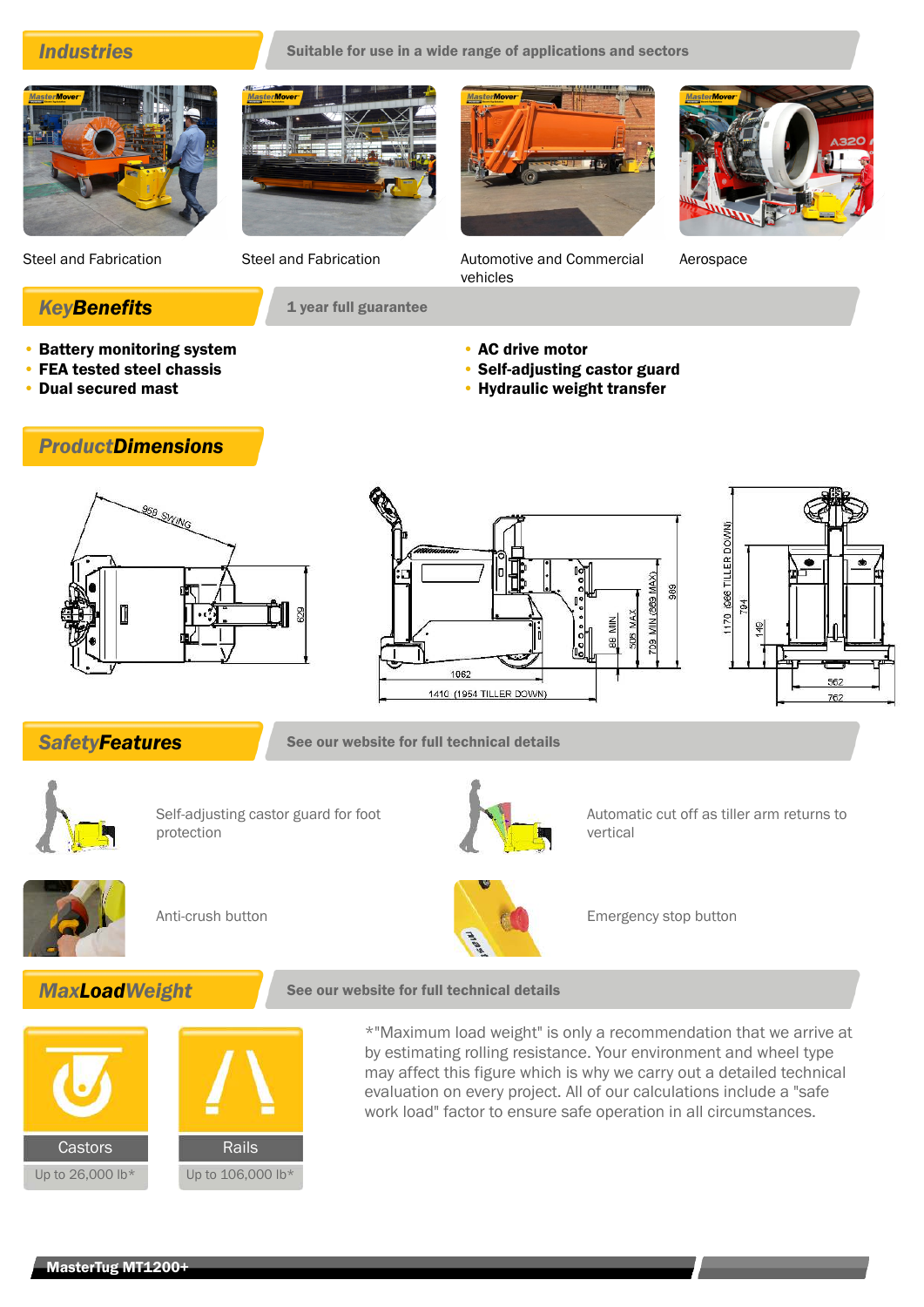| Product code                      | MT1200+              |
|-----------------------------------|----------------------|
| Recommended load weight - Castors | 26500 lbs            |
| Recommended load weight - Rails   | 105800 lbs           |
| Machine weight including battery  | 1100 lbs             |
| Drive type                        | Electric AC          |
| Parking brake                     | Electromagnetic      |
| Drive wheel type                  | Polyurethane         |
| Drive motor power                 | $2$ kW               |
| Controller type                   | AC                   |
| Variable machine speed            | $0.1$ mph $-3.1$ mph |
| Ingress Protection                | IP44                 |

### Battery options

Battery pack - sealed - 179Ah 24V - interchangeable

### Charging options

Charger - internal - 20A 24V - 110V-240V Charger - external - 30A 24V - 110-240V

### Additional equipment

| Option - flashing safety light and motion bleeper |
|---------------------------------------------------|
| Option - two speed selector switch                |
| Option - wireless control handset                 |
| Option - battery protection system                |
|                                                   |

### Male coupling options

| Coupling - male - height adjustable combi - large |  |
|---------------------------------------------------|--|
| Coupling - male - height adjustable box - large   |  |
| Coupling - channel coupling body                  |  |

### Female coupling options

| Coupling - female - combi - large |  |
|-----------------------------------|--|
| Coupling - female - box - large   |  |